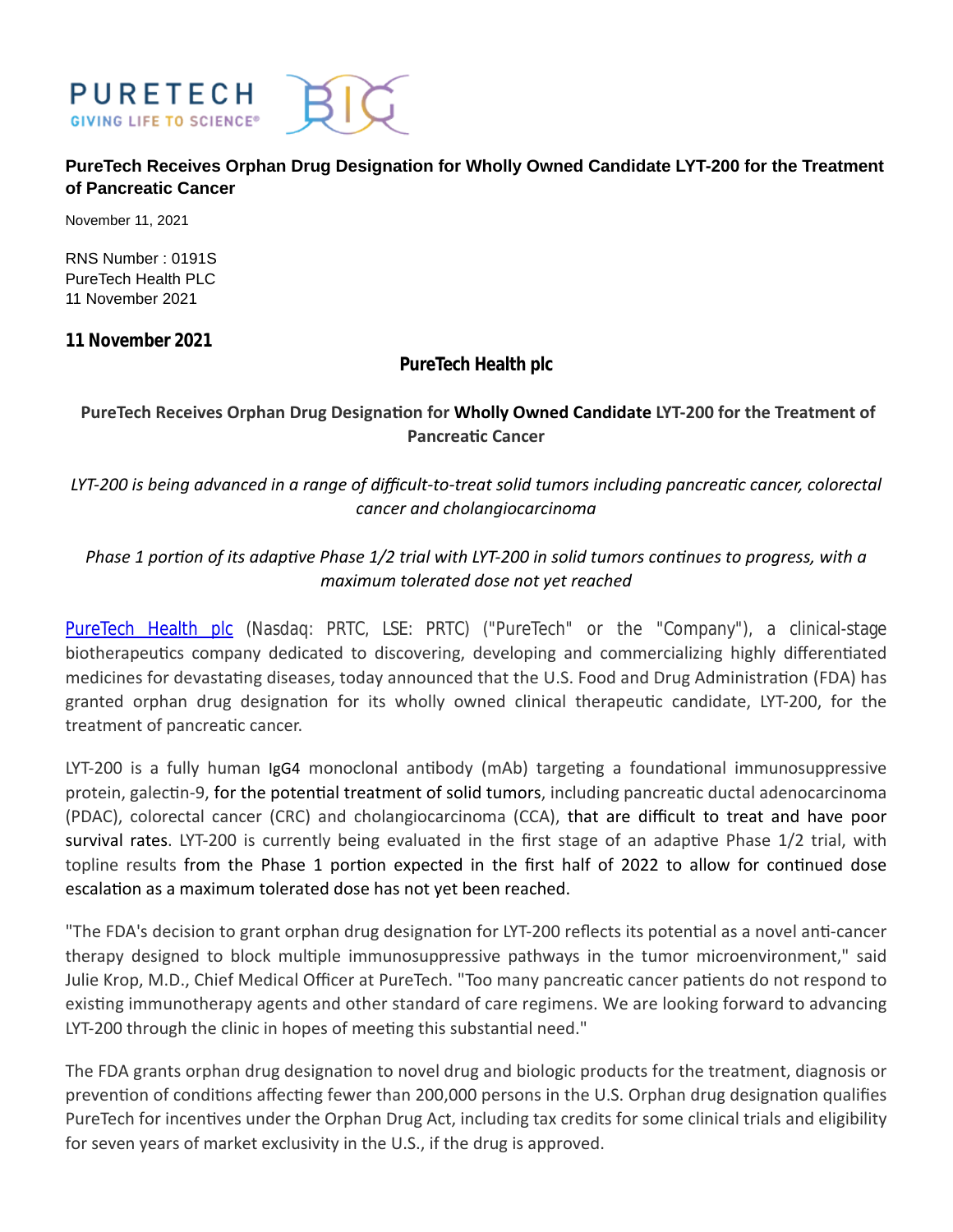### **About LYT-200**

LYT-200 is a fully human IgG4 monoclonal antibody targeting a foundational immunosuppressive protein, galectin-9, for the potential treatment of solid tumors, including pancreatic ductal adenocarcinoma, colorectal cancer and cholangiocarcinoma, that are difficult to treat and have poor survival rates. PureTech has presented preclinical data demonstrating high expression of galectin-9 across breast cancer, pancreatic and cholangiocarcinoma samples and found that the highest levels of galectin-9 correlated with shorter time to disease relapse and poor survival. These data suggest that galectin-9 could be significant both as a therapeutic target for a range of cancers and as a cancer biomarker. Preclinical and patient-derived organoid tumor models also showed the potential efficacy of LYT-200 and the importance of galectin-9 as a target. LYT-200 is currently being evaluated in a Phase 1/2 adaptive design trial. Results from the Phase 1 dose escalation portion of the trial are expected in the first half of 2022.

### **About PureTech Health**

PureTech is a clinical-stage biotherapeutics company dedicated to discovering, developing and commercializing highly differentiated medicines for devastating diseases, including inflammatory, fibrotic and immunological conditions, intractable cancers, lymphatic and gastrointestinal diseases and neurological and neuropsychological disorders, among others. The Company has created a broad and deep pipeline through the expertise of its experienced research and development team and its extensive network of scientists, clinicians and industry leaders. This pipeline, which is being advanced both internally and through PureTech's Founded Entities, is comprised of 25 therapeutics and therapeutic candidates, including two that have received both U.S. FDA clearance and European marketing authorization, as of the date of PureTech's most recently filed Half Year Report and corresponding Form 6-K. All of the underlying programs and platforms that resulted in this pipeline of therapeutic candidates were initially identified or discovered and then advanced by the PureTech team through key validation points based on the Company's unique insights into the biology of the brain, immune and gut, or BIG, systems and the interface between those systems, referred to as the BIG Axis.

For more information, visit [www.puretechhealth.com o](http://www.puretechhealth.com/)r connect with us on Twitter @puretechh.

# **CauƟonary Note Regarding Forward-Looking Statements**

This press release contains forward-looking statements within the meaning of the Private Securities Litigation Reform Act of 1995. All statements contained in this press release that do not relate to matters of historical fact should be considered forward-looking statements, including without limitation statements that relate to our expectations regarding the potential therapeutic benefits of LYT-200 in patients with solid tumors, the design of the Company's adaptive design Phase 1/2 trial for LYT-200, the progression and expected timing of results from our Phase 1/2 trial of LYT-200, and the potential incentives for the Company as a result of LYT-200 receiving an orphan drug designation. The forward-looking statements are based on current expectations and are subject to known and unknown risks, uncertainties and other important factors that could cause actual results, performance and achievements to differ materially from current expectations, including, but not limited to, those risks, uncertainties and other important factors described under the caption "Risk Factors" in our Annual Report on Form 20-F for the year ended December 31, 2020 filed with the SEC and in our other regulatory filings. These forward-looking statements are based on assumptions regarding the present and future business strategies of the Company and the environment in which it will operate in the future. Each forward-looking statement speaks only as at the date of this press